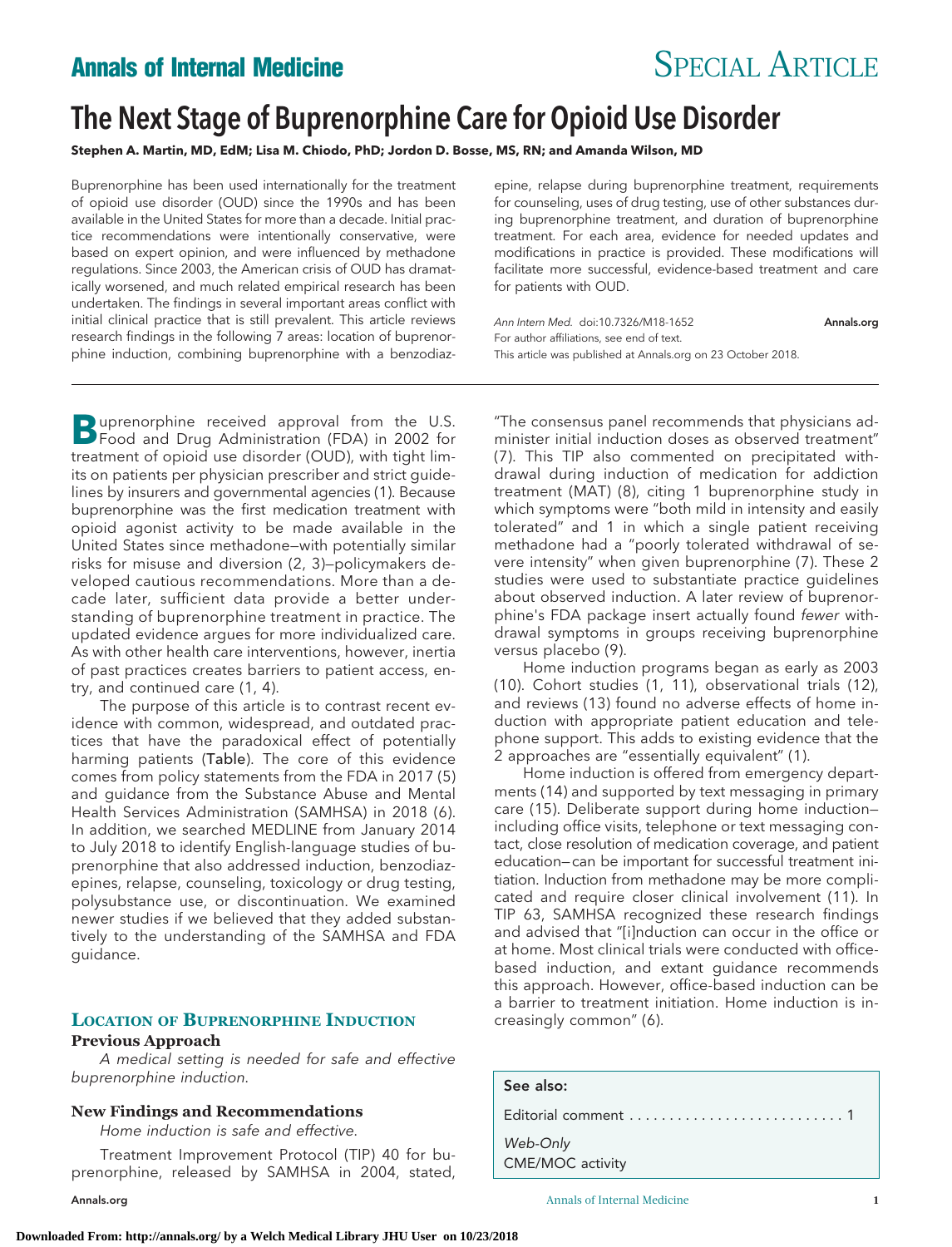| <b>Previous Approach</b>                                                                                          | <b>New Findings and Recommendations</b>                                                                                         |
|-------------------------------------------------------------------------------------------------------------------|---------------------------------------------------------------------------------------------------------------------------------|
| A medical setting is needed for induction.                                                                        | Home induction is also safe and effective (6).                                                                                  |
| Benzodiazepine and buprenorphine coprescription is toxic.                                                         | Buprenorphine should not be withheld from patients taking<br>benzodiazepines (5).                                               |
| Relapse indicates that the patient is unfit for buprenorphine-based<br>treatment.                                 | Relapse indicates the need for additional support and resources rather than<br>cessation of buprenorphine treatment (43).       |
| Counseling or participation in a 12-step program is mandatory.                                                    | Behavioral treatments and support are provided as desired by the<br>patient (6).                                                |
| Drug testing is a tool to discharge patients from buprenorphine<br>treatment or compel more intensive settings.   | Drug testing is a tool to better support recovery and address relapse (56).                                                     |
| Use of other substances is a sign of treatment failure and grounds for<br>dismissal from buprenorphine treatment. | Buprenorphine treatment does not directly affect other substance use, and<br>such use should be addressed in this context (43). |
| Buprenorphine is a short-term treatment, prescribed with tapered<br>dosages or for weeks to months.               | Buprenorphine is prescribed as long as it continues to benefit the patient (6).                                                 |

### *Table.* Buprenorphine Care: Previous Approaches Compared With New Findings and Recommendations

Office induction has created hurdles for patients and clinicians in scheduling and has curtailed overall provision of buprenorphine (16). Current evidence supports shared decision making in selecting the best location for buprenorphine transition. Practices should broadly support home induction.

# **COMBINING BUPRENORPHINE WITH A BENZODIAZEPINE**

#### **Previous Approach**

Benzodiazepines and buprenorphine are a toxic combination.

#### **New Findings and Recommendations**

Withholding buprenorphine because of benzodiazepine use could result in harm from untreated opioid addiction that outweighs the risks of concomitant use of these medications.

When buprenorphine was first introduced in the United States, the product insert noted "a number of reports in the post-marketing experience of coma and death associated with the concomitant intravenous misuse of buprenorphine and benzodiazepines by addicts" (17). Two years later, TIP 40 repeated this warning on the basis of 6 French patients (18, 19) in whom the combination of benzodiazepines with buprenorphine administered intravenously or in "massive oral doses" was implicated in overdose (see TIP 40 [7] for relevant early studies). On the basis of these studies, TIP 40 concluded that "[t]he use of sedative-hypnotics (benzodiazepines, barbiturates, and others) is a relative contraindication to treatment with buprenorphine because the combination (especially in overdose) has been reported to be associated with deaths" (7).

Dual prescribing of buprenorphine and benzodiazepines is prevalent, however. More than half of patients in 1 Australian sample received coprescription (20). A French cohort study reported a 75% rate of coprescribing and did not find a relationship with mortality (21). In the U.S. Department of Veterans Affairs, rates varied regionally from 11.0% to 38.5% (median, 20.2%) (22). An analysis of 2013 U.S. data found that 17.7% of patients receiving buprenorphine also received benzodiazepines (23).

If this prevalent coprescribing were dangerous, buprenorphine would be involved in a substantial number of American overdose deaths. Thankfully, this is not the case. In U.S. studies of opioid overdose deaths, buprenorphine is found in fewer than 1% to 2% (5, 24 –28) of postmortem toxicology results. As TIP 63 notes, "Overdose death with buprenorphine is most often associated with intravenous benzodiazepine and heavy alcohol use" (6). Because deaths involving buprenorphine are rare, those involving buprenorphine and benzodiazepines together can be no more frequent (29). This is in contrast to the use of full agonist opioids for pain, where evidence has suggested particular risk with concomitant benzodiazepine use (30).

In 2017, the FDA issued a safety announcement concerning buprenorphine and benzodiazepines. Its review included the sensitivity analysis of a Swedish study showing an association between buprenorphine– benzodiazepine coprescription and overdose death (hazard ratio, 1.53 [95% CI, 1.11 to 1.96]). Coprescribing in this study was prevalent: Nearly a third of the sample received prescriptions for both medications (31). Weighing the evidence, the FDA advised that "[t]he combined use of these drugs increases the risk of serious side effects; however, the harm caused by untreated opioid addiction can outweigh these risks." The announcement determined that "buprenorphine... should not be withheld from patients taking benzodiazepines or other drugs that depress the central nervous system (CNS)" (5). Other studies have not found coprescription to affect overdose (32, 33), and a 2016 systematic review found no qualifying studies (34). One outlier is short-acting alprazolam: U.S. epidemiologic data show it to be the benzodiazepine most frequently involved in overdose, and clinicians should generally avoid coprescription (35).

The FDA announcement also noted that "[c]essation of benzodiazepines or other CNS depressants is preferred in most cases of concomitant use with MAT medicines. . . . In [other cases], gradually tapering off a prescribed benzodiazepine or other CNS depressant or decreasing to the lowest effective dose is appropriate" (5). The announcement added that "careful medication

**2** Annals of Internal Medicine **[Annals.org](http://www.annals.org) 2** Annals.org **2** Annals.org **2** Annals.org **2** Annals.org **2** Annals.org **2** Annals.org **2** Annals.org **2** Annals.org **2** Annals.org **2** Annals.org **2** Annals.org **2** Annals.o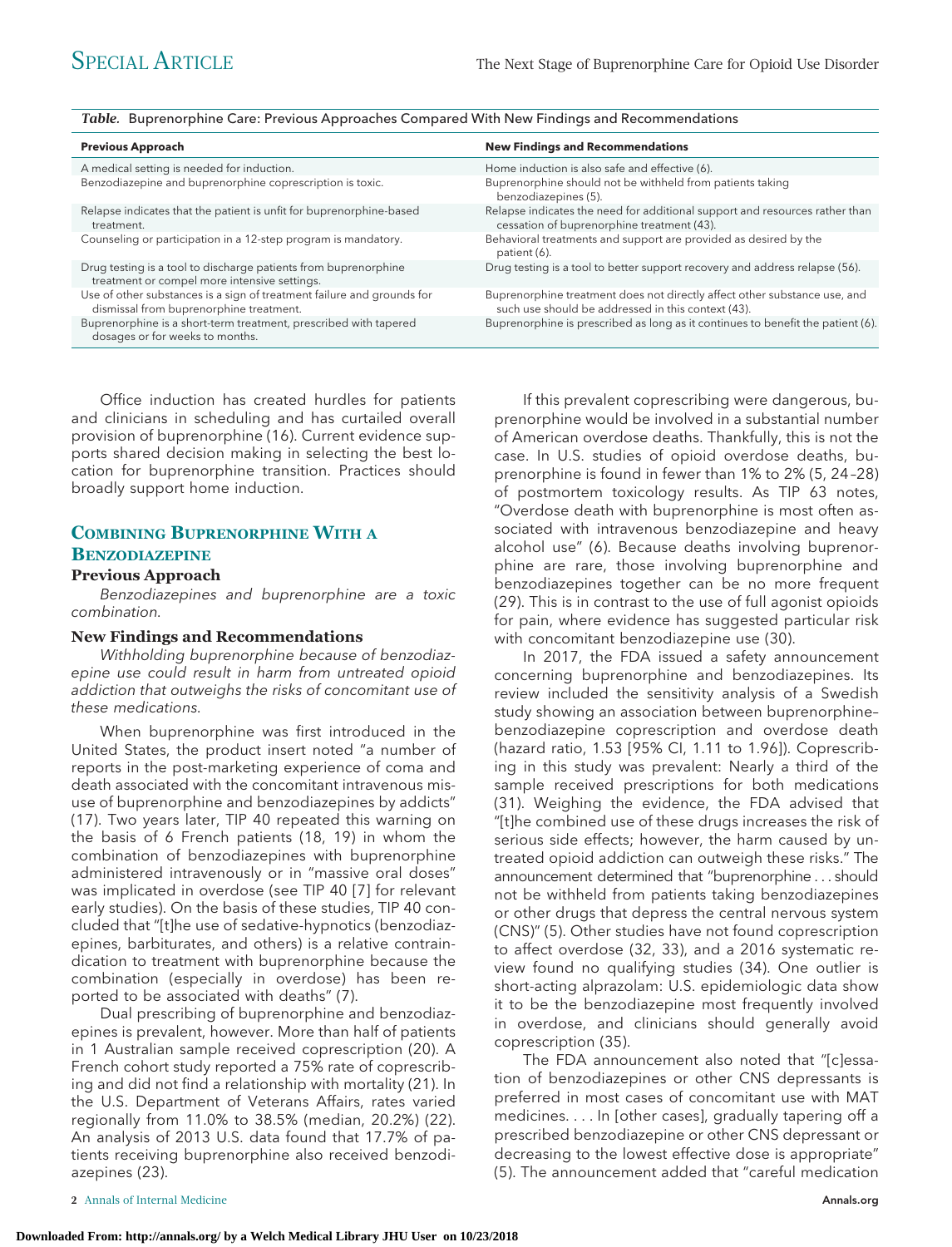management can reduce risks" (5), echoing the advice of others (36, 37). As TIP 63 observes, "Some patients may have taken appropriately prescribed benzodiazepines for years with limited or no evidence of misuse. For such patients, tapering benzodiazepines may be contraindicated and unrealistic. Others may require treatment for a benzodiazepine use disorder" (6).

# **RELAPSE DURING BUPRENORPHINE TREATMENT**

#### **Previous Approach**

Patients who experience relapse have failed buprenorphine treatment.

#### **New Findings and Recommendations**

Patients who experience relapse should be provided additional support and resources rather than cessation of buprenorphine treatment.

Over the long term, stable complete abstinence from opioid use is low (<30% in a cohort review with 10 to 30 years of observation [38]). Iterative relapse is the most common path, an expectation to be managed and addressed, and an indication to refine problemsolving strategies and care.

Iterative relapse is also common in other chronic diseases (such as hypertension and type 2 diabetes), and only a minority of patients follow medical recommendations (39). This is true worldwide: The World Health Organization estimates that adherence to longterm therapy for chronic illness is at most 50% (40). Adherence rates are even lower among persons who experience poverty or lack social support, suggesting that a shortage of resources is a contributing factor. In other chronic conditions, we speak not of "relapse" but of "noncompliance," "nonadherence," and "uncontrolled disease." Because clinically shaming or discharging patients who are nonadherent is not customary, punitive consequences should not exist for OUD patients who relapse.

The National Institute on Drug Abuse (41), public health departments (42), and specialty professional organizations (43) recognize relapse as a common, expected part of care for substance use disorders. This does not mean that relapse should be ignored; rather, it should lead to thoughtful, patient-centered refinements in care, such as avoidance of social media, family supervision of buprenorphine administration, and support as patients seek employment or stable housing. Keeping a range of options and approaches available including alternative types (for example, methadone and long-acting naltrexone) and intensities of care—is an important part of ongoing treatment. Patients who experience relapse should not be identified as "failing medical treatment."

#### **REQUIREMENTS FOR COUNSELING**

#### **Previous Approach**

Traditional counseling is needed to benefit from buprenorphine treatment.

#### **New Findings and Recommendations**

Traditional counseling is not necessary for successful outcomes in buprenorphine treatment.

Some patients find counseling incredibly helpful; others do not. Some instead find benefit in peer support, in a spiritual home, or from family. Behavioral health support comes in many forms and should be tailored to the patient's needs. To mandate that all patients need a particular kind of behavioral support (such as 1:1 counseling [8]) is short-sighted and impractical (44). As with other chronic diseases (such as congestive heart failure), the use of ancillary or additional professional support staff and resources should be customized. Patients with congestive heart failure may need home nursing, remote monitoring, and the support of a nutritionist. Some simply need regular visits with a primary care provider.

A systematic review of psychosocial counseling provided with MAT found that "support for the efficacy of delivering concurrent psychosocial interventions was less robust for buprenorphine" (45). Evidence for additional benefit was marginal, and the accompanying editorial concluded that patients reduced their opioid use regardless of whether they received additional psychosocial treatment (46). A separate review found that "pharmacotherapy alone is effective treatment for opioid dependence with minimal to no drug-abuse counseling" (47). The authors recommended that, as with other chronic conditions, counseling be offered rather than mandated to receive pharmacologic intervention.

Despite the lack of evidence for counseling, insurers prohibit many patients from continuing to receive MAT if not in dedicated counseling (48). This lack of evidence combined with inadequate access to behavioral health providers drastically limits MAT access (49, 50). The World Health Organization has reversed the message on MAT, calling effective treatment of opioid dependence "psychosocially assisted pharmacological treatment" (51).

New standards should focus on appropriate referral to care based on individual patient needs; TIP 63 does just this, as SAMHSA explains:

Drug Addiction Treatment Act of 2000 legislation requires that buprenorphine prescribers be able to refer patients to counseling, but making referrals is not mandatory. Many patients benefit from referral to mental health services or specialized addiction counseling and recovery support services. However, four randomized trials found no extra benefit to adding adjunctive counseling to well-conducted medical management visits delivered by the buprenorphine prescriber. (6)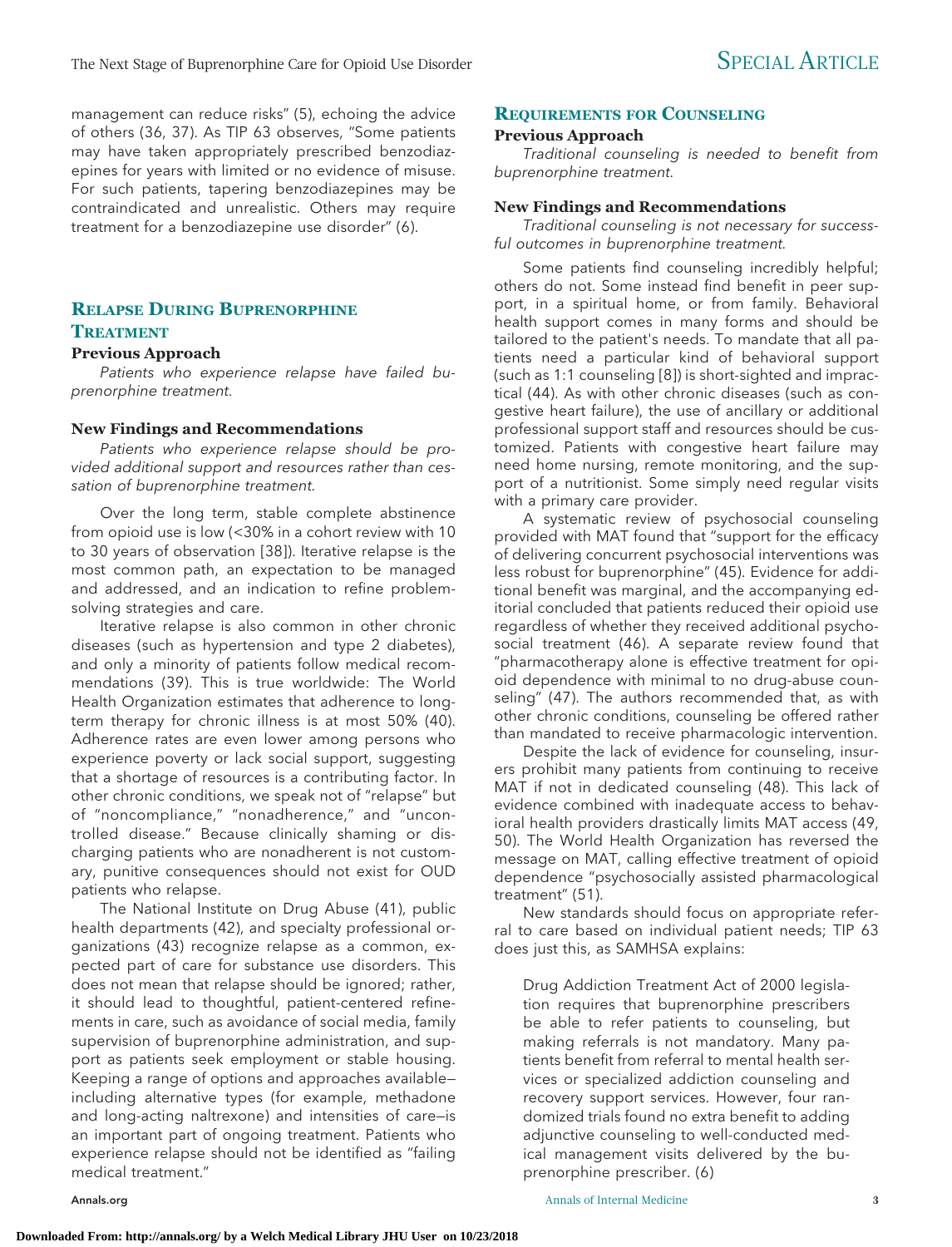In TIP 63's algorithm for referring patients to behavioral health therapies, the first question asks, "Is the patient willing to engage in additional [to medication management] behavioral health strategies?" (6). If "No," the algorithm recommends, "Offer best advice and ongoing motivational interviewing; revisit offer for behavioral health therapies." If "Yes," it recommends peer support groups, case management, vocational training, social supports, and counseling. Patients should receive appropriate medical management of buprenorphine and be provided with counseling choices.

## **USES OF DRUG TESTING**

### **Previous Approach**

Drug testing indicates which patients are unsuccessful and should be removed from buprenorphine treatment.

### **New Findings and Recommendations**

Drug testing is a tool for supporting recovery rather than a method of punishment.

Clinical and nonclinical use of drug testing (for example, employment drug screening) has led to poor outcomes based on misinterpretation and test limitations (52–55). As with any medical test, the operating characteristics of drug testing are critical for clinicians to understand. Interpretation may be complicated by difficulty in assessing the pretest probability of a positive result, flawed interpretation of metabolite concentrations, and use of point-of-care drug "screens" with lower sensitivity and specificity. Unfortunately, misinterpretation often means penalties for a patient and increased barriers to care. Stigma remains widespread in addiction treatment, which can result in discharge if a patient continues to struggle in early phases of stabilization or have relapse in later stages.

The most recent guidance from the American Society of Addiction Medicine recommends that "[d]rug testing should be used as a tool for supporting recovery rather than exacting punishment" (56). Clinicians are advised in TIP 63 to "[e]xplain to patients that testing will help them meet treatment goals and is not performed to render punishments" (6).

To this end, positive findings on drug tests should not be called "dirty." Although this is a common term describing test results that show use of addictive substances (57), it is not how we describe abnormal levels of hemoglobin  $A_{1c}$  or thyroid-stimulating hormone. Guidance from the American Society of Addiction Medicine urges use of the nonjudgmental terminology "expected" or "unexpected" results and advises that when results contradict self-reported use, therapeutic discussions should take place (56). Drug testing should be accurately interpreted, used to support positive patient outcomes rather than cause patient harm, and discussed in a nonjudgmental manner. In addition, technologies such as oral fluid (saliva) testing can improve the testing process by allowing full observation and reducing rates of adulterated samples while addressing patient concerns about privacy and exposure.

# **USE OF OTHER SUBSTANCES DURING BUPRENORPHINE TREATMENT**

### **Previous Approach**

Patients who use other substances are not appropriate candidates for buprenorphine treatment.

### **New Findings and Recommendations**

Buprenorphine does not have a direct effect on other substance use, and this use should generally not influence care for OUD.

Opioids share the same broad categorization of "substance use disorder" with alcohol, marijuana, cocaine, and other drugs. Polysubstance use is common: Nearly one third of U.S. residents who received substance abuse treatment in 2013 reported treatment for both alcohol and drugs (58). A Clinical Trials Network survey from the National Institute on Drug Abuse found a 38% prevalence of alcohol use disorder among persons seeking OUD treatment (59); other analyses found alcohol involvement in approximately one fifth of opioid-related deaths (60, 61). Lumping varied substances under the common heading of "use disorders," however, belies how substances and their use disorders differ and require different treatment strategies.

Although inadequate MAT dosing has been related to increased polysubstance use (62), expecting OUD treatment to affect other substance use is unreasonable (38). As a comparison, patients not meeting type 2 diabetes goals would not have their asthma inhalers discontinued. Similarly, other substance use should not affect the decision whether to continue effective OUD care. Substance use disorders involving cocaine, alcohol, methamphetamine, and opioids can result in similar psychosocial penalties (such as job loss) and physical consequences (including death) but are very different diseases and require specific clinical approaches. Patients can succeed with MAT in the presence of other substance use. In a study comparing patients who did and did not use cocaine, those entering buprenorphine treatment who reported concomitant use at baseline (nearly 40%) had similar retention and reduction in opioid use (63).

The American Society of Addiction Medicine advises that use of other substances should not result in suspension of OUD treatment (43). Providing MAT for OUD is often a critical point of entry into ongoing health care and provides an opportunity to reduce harms associated with polysubstance use. Opioids are often the most hazardous substance patients use, and helping patients remain in treatment reduces their risk for harm. When nonopioid substance use occurs, practices should focus on treating it rather than punitively discontinuing buprenorphine care.

# **DURATION OF BUPRENORPHINE TREATMENT Previous Approach**

Buprenorphine treatment can readily be discontinued.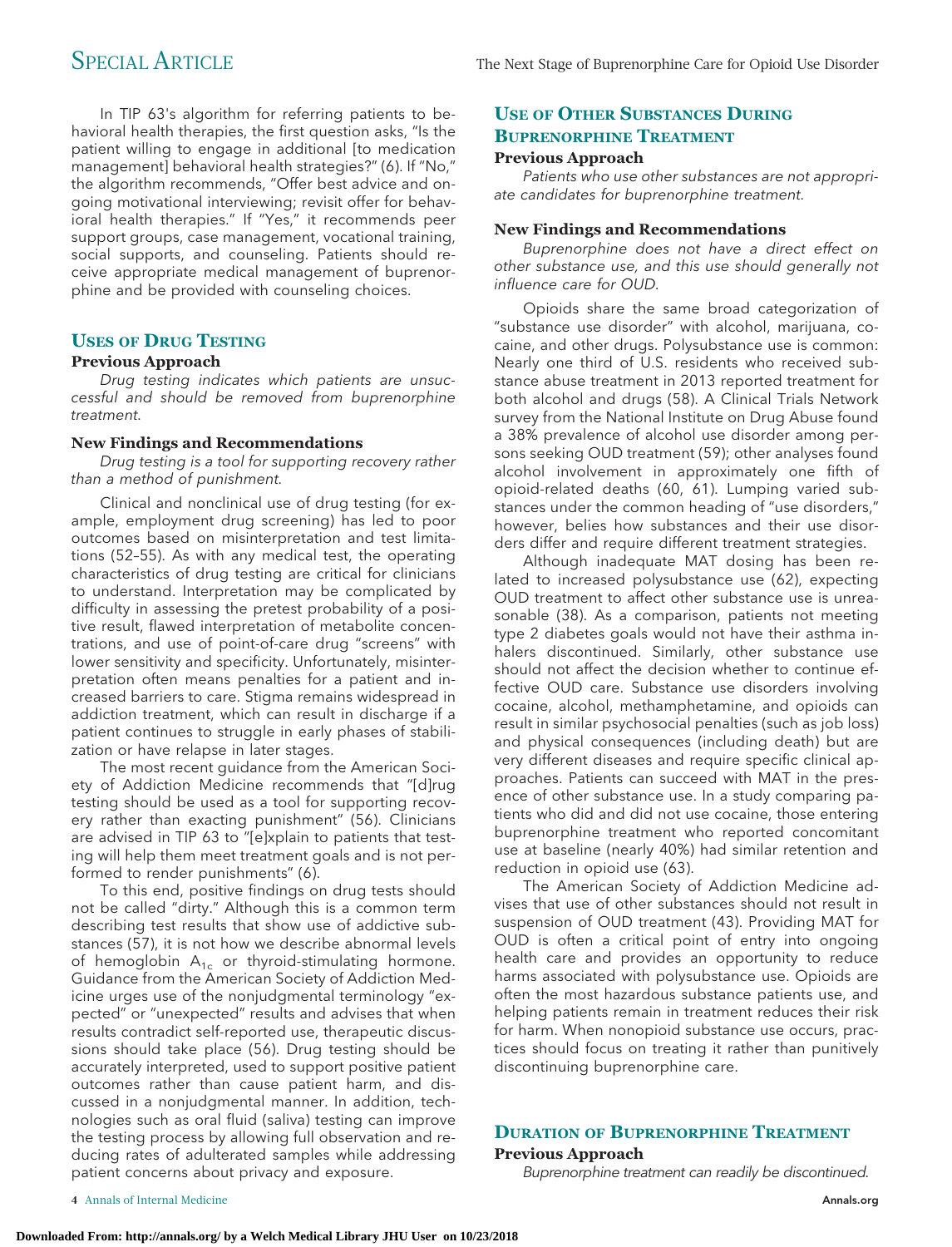#### **New Findings and Recommendations**

#### Patients should receive buprenorphine as long as it provides benefit.

Early cessation of buprenorphine treatment can have catastrophic effects, including death (21, 64). A review of buprenorphine therapy discontinuation found that "rates of relapse to illicit opioid use exceeded 50% in every study" (65). A 2010 analysis found no reduction in mortality until 20 weeks of treatment; opioid substitution treatment for 12 months or longer was needed to achieve a chance greater than 85% of reducing overall mortality (66). When asked, more than 80% of patients intend to continue buprenorphine treatment for 1 year or more (67). Together with a randomized controlled trial showing high failure rates with tapering (68), these data argue against buprenorphine dosage tapering or cessation of therapy until patients have at least 1 year of treatment, have attained clinical stability, and wish to discontinue treatment.

Buprenorphine should not be considered a shortduration treatment, similar to antibiotics. Some patients who have had treatment for more than 1 year may feel ready to taper their dosage, much like those who receive antidepressant treatment may taper after achieving stability. For others, buprenorphine is similar to thyroid replacement (that is, providing benefit indefinitely). The decision to discontinue any medical treatment should be a shared process between the patient and clinician. Nonetheless, some states and insurers continue to mandate lifetime limits on OUD treatment, leaving local advocates to petition agencies on the basis of mental health parity (69, 70).

Fewer than 10% of patients stop treatment because they want to continue illicit use or do not like buprenorphine treatment. Instead, most cessation is due to involuntary discharge based on missed treatments, ongoing substance use, logistic conflicts, or interpersonal conflicts with staff (71). Given the lethality of OUD and the potential harm of arbitrary limits on treatment duration, early medication discontinuation should be questioned (72). Health centers should work to remove barriers and allow patients to remain in potentially lifesaving treatment. As TIP 63 advises, "[P]atients should take buprenorphine as long as they benefit from it and wish to continue" (6).

#### **CONCLUSION**

Buprenorphine, the most commonly used evidencebased treatment of OUD (73, 74) in the United States, is associated with reduced mortality (75, 76). Although buprenorphine has risks, common overly restrictive approaches— high barriers to entry and low barriers to dismissal— can cause patient harm and contrast with the National Institute on Drug Abuse principle that "[d]rug abuse treatment is not 'one size fits all'" (77) (Box). Of note, nearly all evidence guiding current practice was found before the lethality of heroin and illicitly produced fentanyl appeared at scale, making updated, evidence-based treatment all the more critical.

*Box.* Take-home points.

| Initial U.S. recommendations for buprenorphine treatment were             |
|---------------------------------------------------------------------------|
| unintentionally restrictive. These restrictions have been associated with |
| a shortfall of prescribers and barriers to care for patients.             |
| Recent evidence-based recommendations more readily support initial        |
| and ongoing individualized care.                                          |
| Practices and policymakers should update their approaches on the basis    |
| of this evidence.                                                         |
|                                                                           |

Patient safety depends on care that is evidencebased, emphasizes harm reduction, has a low barrier to entry, and is longitudinal (1). When we shift our focus to providing individualized care that incorporates patientcentered outcomes, we can better help our patients with OUD achieve remission and lead improved lives.

From University of Massachusetts Medical School and Barre Family Health Center, Barre, and CleanSlate Research and Education Foundation, Florence, Massachusetts (S.A.M.); University of Massachusetts Amherst College of Nursing, Amherst, and CleanSlate Research and Education Foundation, Florence, Massachusetts (L.M.C., J.D.B.); and CleanSlate Research and Education Foundation, Florence, Massachusetts (A.W.).

**Financial Support:** By the CleanSlate Research and Education Foundation.

**Disclosures:** Dr. Martin reports personal fees from CleanSlate Research and Education Foundation during the conduct of the study and personal fees from CleanSlate Addiction Treatment Centers outside the submitted work. Dr. Chiodo reports that her spouse has stock in CleanSlate Addiction Treatment Centers. Dr. Wilson reports owning stock in CleanSlate Addiction Treatment Centers. Authors not named here have disclosed no conflicts of interest. Disclosures can also be viewed at [www.acponline.org/authors/icmje/ConflictOfInterestForms](http://www.acponline.org/authors/icmje/ConflictOfInterestForms.do?msNum=M18-1652) [.do?msNum=M18-1652.](http://www.acponline.org/authors/icmje/ConflictOfInterestForms.do?msNum=M18-1652)

**Corresponding Author:** Stephen A. Martin, MD, EdM, Barre Family Health Center, UMassMemorial Health Care, 151 Worcester Road, Barre, MA 01005-9099; e-mail, [stmartin](mailto:stmartin@gmail.com) [@gmail.com.](mailto:stmartin@gmail.com)

Current author addresses and author contributions are available at [Annals.org.](http://www.annals.org)

#### **References**

1. Bhatraju EP, Grossman E, Tofighi B, McNeely J, DiRocco D, Flannery M, et al. Public sector low threshold office-based buprenorphine treatment: outcomes at year 7. Addict Sci Clin Pract. 2017; 12:7. [PMID: 28245872] doi:10.1186/s13722-017-0072-2

2. Mund B, Stith K. Buprenorphine MAT as an imperfect fix. J Law Med Ethics. 2018;46:279-91. [PMID: 30147005] doi:10.1177/10731 10518782935

3. Sansone RA, Sansone LA. Buprenorphine treatment for narcotic addiction: not without risks. Innov Clin Neurosci. 2015;12:32-6. [PMID: 25973324]

4. The Pew Charitable Trusts. The case for medication-assisted treatment: MAT can help people with opioid use disorders, but few have access. 1 February 2017. Accessed at [www.pewtrusts.org/en](http://www.pewtrusts.org/en/research-and-analysis/fact-sheets/2017/02/the-case-for-medication-assisted-treatment)

[Annals.org](http://www.annals.org) **Annals of Internal Medicine** 5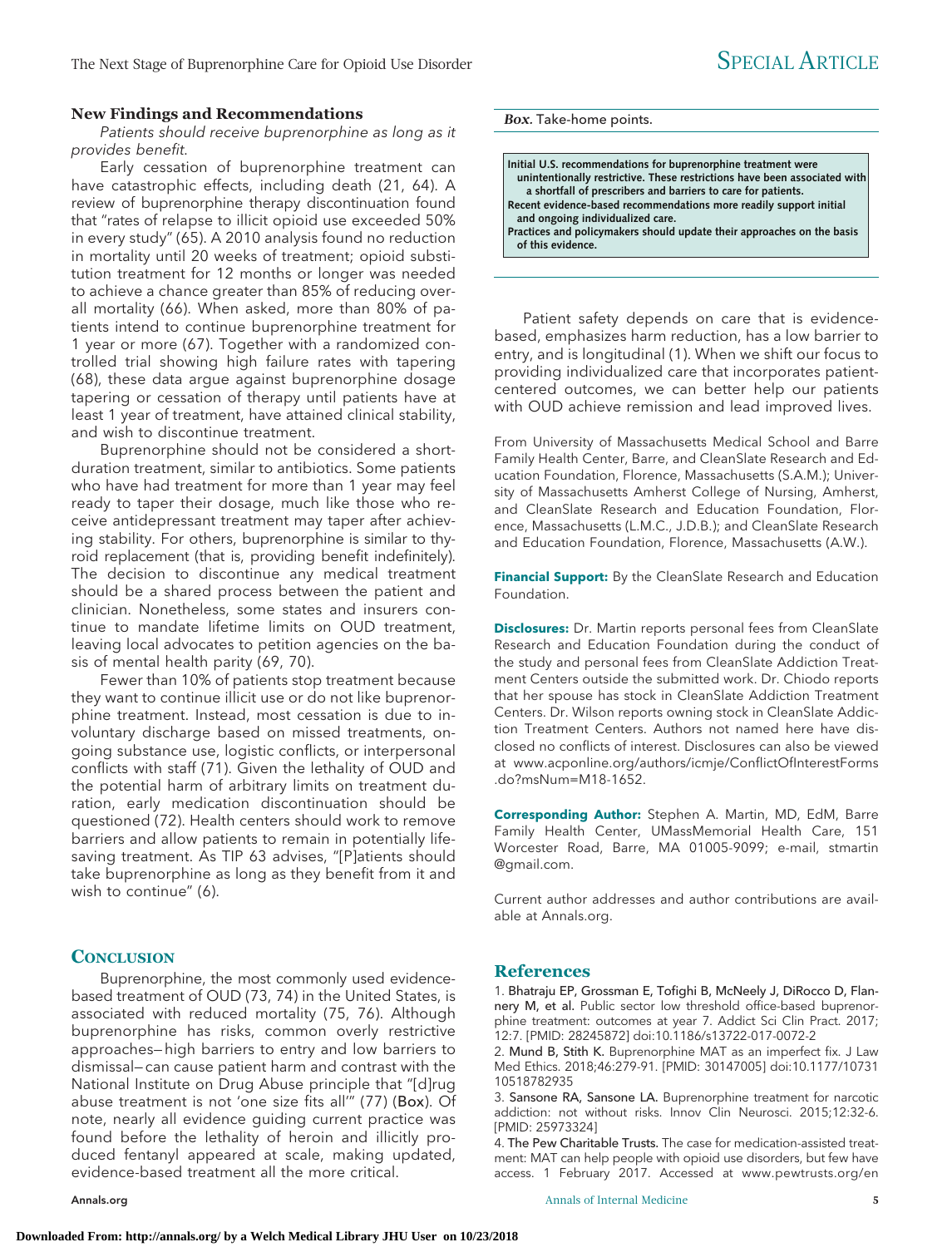/research-and-analysis/fact-sheets/2017/02/the-case-for-medication [-assisted-treatment](http://www.pewtrusts.org/en/research-and-analysis/fact-sheets/2017/02/the-case-for-medication-assisted-treatment) on 25 February 2018.

5. U.S. Food and Drug Administration. FDA Drug Safety Communication: FDA urges caution about withholding opioid addiction medications from patients taking benzodiazepines or CNS depressants: careful medication management can reduce risks. 2017. Accessed at [www.fda.gov/Drugs/DrugSafety/ucm575307.htm](http://www.fda.gov/Drugs/DrugSafety/ucm575307.htm) on 30 November 2017.

6. Substance Abuse and Mental Health Services Administration. TIP 63: Medications for Opioid Use Disorder. Rockville: Substance Abuse and Mental Health Services Administration; 2018. Accessed at<https://store.samhsa.gov/product/SMA18-5063FULLDOC> on 22 February 2018.

7. Center for Substance Abuse Treatment. Clinical Guidelines for the Use of Buprenorphine in the Treatment of Opioid Addiction. Rockville: Substance Abuse and Mental Health Services Administration; 2004.

8. Wakeman SE. Medications for addiction treatment: changing language to improve care. J Addict Med. 2017;11:1-2. [PMID: 27898497] doi:10.1097/ADM.0000000000000275

9. Ruan X, Luo J, Kaye AD. Efficacy and tolerability of coadministering full μ-opioid receptor agonists with buprenorphine and mixed opioid agonists [Letter]. Drug Res (Stuttg). 2017;67:189- 90. [PMID: 27926949] doi:10.1055/s-0042-119946

10. Alford DP, LaBelle CT, Richardson JM, O'Connell JJ, Hohl CA, Cheng DM, et al. Treating homeless opioid dependent patients with buprenorphine in an office-based setting. J Gen Intern Med. 2007; 22:171-6. [PMID: 17356982]

11. Cunningham CO, Giovanniello A, Li X, Kunins HV, Roose RJ, Sohler NL. A comparison of buprenorphine induction strategies: patient-centered home-based inductions versus standard-of-care office-based inductions. J Subst Abuse Treat. 2011;40:349-56. [PMID: 21310583] doi:10.1016/j.jsat.2010.12.002

12. Sohler NL, Li X, Kunins HV, Sacajiu G, Giovanniello A, Whitley S, et al. Home- versus office-based buprenorphine inductions for opioid-dependent patients. J Subst Abuse Treat. 2010;38:153-9. [PMID: 19801178] doi:10.1016/j.jsat.2009.08.001

13. Lee JD, Vocci F, Fiellin DA. Unobserved "home" induction onto buprenorphine. J Addict Med. 2014;8:299-308. [PMID: 25254667] doi:10.1097/ADM.0000000000000059

14. D'Onofrio G, O'Connor PG, Pantalon MV, Chawarski MC, Busch SH, Owens PH, et al. Emergency department-initiated buprenorphine/naloxone treatment for opioid dependence: a randomized clinical trial. JAMA. 2015;313:1636-44. [PMID: 25919527] doi:10 .1001/jama.2015.3474

15. Tofighi B, Grossman E, Sherman S, Nunes EV, Lee JD. Mobile phone messaging during unobserved "home" induction to buprenorphine. J Addict Med. 2016;10:309-13. [PMID: 26933874] doi:10.1097/ADM.0000000000000198

16. Gunderson EW. Buprenorphine induction: a major barrier for physician adoption of office-based opioid dependence treatment [Letter]. J Addict Med. 2011;5:304-5. [PMID: 22027906] doi:10 .1097/ADM.0b013e31821ee8fe

17. Reckitt Benckiser Healthcare. SUBOXONE (CIII) (buprenorphine HCl and naloxone HCl dihydrate sublingual tablets)/SUBUTEX (CIII) (buprenorphine HCl sublingual tablets) [package insert]. Hull, United Kingdom: Reckitt Benckiser Healthcare. Accessed at [www.naabt.org](http://www.naabt.org/documents/packageinsert.pdf) [/documents/packageinsert.pdf](http://www.naabt.org/documents/packageinsert.pdf) on 11 February 2017.

18. Reynaud M, Petit G, Potard D, Courty P. Six deaths linked to concomitant use of buprenorphine and benzodiazepines. Addiction. 1998;93:1385-92. [PMID: 9926544]

19. Reynaud M, Tracqui A, Petit G, Potard D, Courty P. Six deaths linked to misuse of buprenorphine-benzodiazepine combinations [Letter]. Am J Psychiatry. 1998;155:448-9. [PMID: 9501765]

20. Nielsen S, Dietze P, Lee N, Dunlop A, Taylor D. Concurrent buprenorphine and benzodiazepines use and self-reported opioid toxicity in opioid substitution treatment. Addiction. 2007;102: 616-22. [PMID: 17286641]

21. Dupouy J, Palmaro A, Fatséas M, Auriacombe M, Micallef J, Oustric S, et al. Mortality associated with time in and out of buprenorphine treatment in French office-based general practice: a 7-year cohort study. Ann Fam Med. 2017;15:355-8. [PMID: 28694272] doi: 10.1370/afm.2098

22. Park TW, Bohnert AS, Austin KL, Saitz R, Pizer SD. Datapoints: regional variation in benzodiazepine prescribing for patients on opioid agonist therapy. Psychiatr Serv. 2014;65:4. [PMID: 24382761] doi:10.1176/appi.ps.201300419

23. Zhu Y, Coyle DT, Mohamoud M, Zhou E, Eworuke E, Dormitzer C, et al. Concomitant use of buprenorphine for medication-assisted treatment of opioid use disorder and benzodiazepines: using the Prescription Behavior Surveillance System. Drug Alcohol Depend. 2018;187:221-6. [PMID: 29680678] doi:10.1016/j.drugalcdep.2018 .02.019

24. Rees VW. Summary of opioid overdose deaths: Massachusetts, January–June, 2014. 2015. Accessed at [http://s3.amazonaws.com](http://s3.amazonaws.com/media.wbur.org/wordpress/15/files/2015/11/Brief-report-MA-opioid-OD-deaths-2014.pdf) [/media.wbur.org/wordpress/15/files/2015/11/Brief-report-MA-opioid](http://s3.amazonaws.com/media.wbur.org/wordpress/15/files/2015/11/Brief-report-MA-opioid-OD-deaths-2014.pdf) [-OD-deaths-2014.pdf](http://s3.amazonaws.com/media.wbur.org/wordpress/15/files/2015/11/Brief-report-MA-opioid-OD-deaths-2014.pdf) on 25 February 2018.

25. Paone D, Tuazon E, Stajic M, Sampson B, Allen B, Mantha S, et al. Buprenorphine infrequently found in fatal overdose in New York City. Drug Alcohol Depend. 2015;155:298-301. [PMID: 26305073] doi:10.1016/j.drugalcdep.2015.08.007

26. Visconti AJ, Santos GM, Lemos NP, Burke C, Coffin PO. Opioid overdose deaths in the city and county of San Francisco: prevalence, distribution, and disparities. J Urban Health. 2015;92:758-72. [PMID: 26077643] doi:10.1007/s11524-015-9967-y

27. Howland RH. A question about the safety of buprenorphine/ naloxone and benzodiazepine drugs. J Psychosoc Nurs Ment Health Serv. 2015;53:11-4. [PMID: 26653090] doi:10.3928/02793695-2015 1117-01

28. Lofwall MR, Walsh SL. A review of buprenorphine diversion and misuse: the current evidence base and experiences from around the world. J Addict Med. 2014;8:315-26. [PMID: 25221984] doi:10 .1097/ADM.0000000000000045

29. Tversky A, Kahneman D. Extensional versus intuitive reasoning: the conjunction fallacy in probability judgment. Psychol Rev. 1983; 90:293-315.

30. U.S. Food and Drug Administration. FDA Drug Safety Communication: FDA warns about serious risks and death when combining opioid pain or cough medicines with benzodiazepines; requires its strongest warning. 2016. Accessed at [www.fda.gov/Drugs/Drug](http://www.fda.gov/Drugs/DrugSafety/ucm518473.htm) [Safety/ucm518473.htm](http://www.fda.gov/Drugs/DrugSafety/ucm518473.htm) on 24 August 2017.

31. Abrahamsson T, Berge J, Öjehagen A, Håkansson A. Benzodiazepine, z-drug and pregabalin prescriptions and mortality among patients in opioid maintenance treatment—a nation-wide register-based open cohort study. Drug Alcohol Depend. 2017;174:58-64. [PMID: 28315808] doi:10.1016/j.drugalcdep.2017.01.013

32. Schuman-Olivier Z, Hoeppner BB, Weiss RD, Borodovsky J, Shaffer HJ, Albanese MJ. Benzodiazepine use during buprenorphine treatment for opioid dependence: clinical and safety outcomes. Drug Alcohol Depend. 2013;132:580-6. [PMID: 23688843] doi:10 .1016/j.drugalcdep.2013.04.006

33. Bakker A, Streel E. Benzodiazepine maintenance in opiate substitution treatment: good or bad? A retrospective primary care casenote review. J Psychopharmacol. 2017;31:62-6. [PMID: 28072037] doi:10.1177/0269881116675508

34. Ding KY, Mosdøl A, Hov L, Staumann GH, Vist GE. The effects of concurrent prescription of benzodiazepines for people undergoing opioid maintenance treatment: a systematic review. Report 2016. Oslo: Norwegian Institute of Public Health; 2016.

35. Warner M, Trinidad JP, Bastian BA, Minino AM, Hedegaard H. Drugs most frequently involved in drug overdose deaths: United States, 2010-2014. Natl Vital Stat Rep. 2016;65:1-15. [PMID: 27996932]

36. Posternak MA, Mueller TI. Assessing the risks and benefits of benzodiazepines for anxiety disorders in patients with a history of substance abuse or dependence. Am J Addict. 2001;10:48-68. [PMID: 11268828]

37. Park TW. Debate: are benzodiazepines appropriate treatments for patients with substance use disorders? Yes. J Addict Med. 2017; 11:87-9. [PMID: 28301370] doi:10.1097/ADM.0000000000000292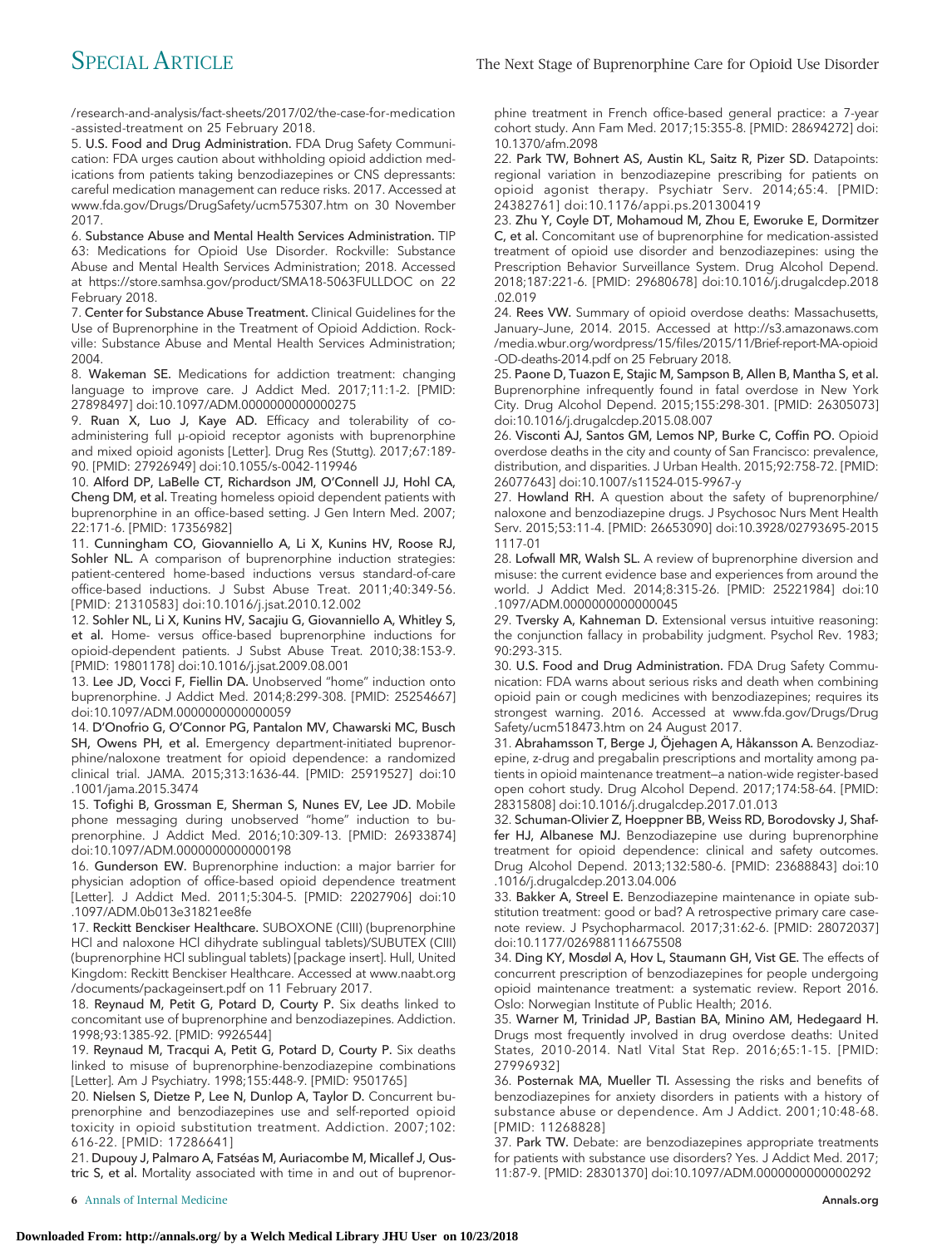38. Hser YI, Evans E, Grella C, Ling W, Anglin D. Long-term course of opioid addiction. Harv Rev Psychiatry. 2015;23:76-89. [PMID: 25747921] doi:10.1097/HRP.0000000000000052

39. McLellan AT, Lewis DC, O'Brien CP, Kleber HD. Drug dependence, a chronic medical illness: implications for treatment, insurance, and outcomes evaluation. JAMA. 2000;284:1689-95. [PMID: 11015800]

40. Sabaté E, ed. Adherence to Long-Term Therapies: Evidence for Action. World Health Organization. 2003. Accessed at [www.who.int](http://www.who.int/chp/knowledge/publications/adherence_report/en) [/chp/knowledge/publications/adherence\\_report/en](http://www.who.int/chp/knowledge/publications/adherence_report/en) on 21 September 2018.

41. National Institute on Drug Abuse. Principles of effective treatment. Principles of drug addiction treatment: a research-based guide. 3rd ed. 2012. Accessed at [www.drugabuse.gov/publications](http://www.drugabuse.gov/publications/principles-drug-addiction-treatment-research-based-guide-third-edition/principles-effective-treatment) [/principles-drug-addiction-treatment-research-based-guide-third](http://www.drugabuse.gov/publications/principles-drug-addiction-treatment-research-based-guide-third-edition/principles-effective-treatment) [-edition/principles-effective-treatment](http://www.drugabuse.gov/publications/principles-drug-addiction-treatment-research-based-guide-third-edition/principles-effective-treatment) on 16 May 2017.

42. Massachusetts Department of Public Health Bureau of Substance Abuse Services. Practice guidance: responding to relapse. 2013. Accessed at [www.mass.gov/eohhs/docs/dph/substance-abuse](http://www.mass.gov/eohhs/docs/dph/substance-abuse/care-principles/care-principles-guidance-responding-to-relapses.pdf) [/care-principles/care-principles-guidance-responding-to-relapses.pdf](http://www.mass.gov/eohhs/docs/dph/substance-abuse/care-principles/care-principles-guidance-responding-to-relapses.pdf) on 16 May 2017.

43. American Society of Addiction Medicine. National practice guideline for the use of medications in the treatment of addiction involving opioid use. 2015. Accessed at [www.asam.org](http://www.asam.org/quality-practice/guidelines-and-consensus-documents/npg/complete-guideline) [/quality-practice/guidelines-and-consensus-documents/npg/complete](http://www.asam.org/quality-practice/guidelines-and-consensus-documents/npg/complete-guideline) [-guideline](http://www.asam.org/quality-practice/guidelines-and-consensus-documents/npg/complete-guideline) on 25 February 2018.

44. Knopf A. No proof that buprenorphine treatment requires counseling. Alcoholism & Drug Abuse Weekly. 2017;29:3-5.

45. Dugosh K, Abraham A, Seymour B, McLoyd K, Chalk M, Festinger D. A systematic review on the use of psychosocial interventions in conjunction with medications for the treatment of opioid addiction. J Addict Med. 2016;10:93-103. [PMID: 26808307] doi:10.1097/ ADM.0000000000000193

46. Schwartz RP. When added to opioid agonist treatment, psychosocial interventions do not further reduce the use of illicit opioids: a comment on Dugosh et al. J Addict Med. 2016;10:283-5. [PMID: 27471920] doi:10.1097/ADM.0000000000000236

47. Friedmann PD, Schwartz RP. Just call it "treatment." Addict Sci Clin Pract. 2012;7:10. [PMID: 23186149] doi:10.1186/1940-0640 -7-10

48. Burns RM, Pacula RL, Bauhoff S, Gordon AJ, Hendrikson H, Leslie DL, et al. Policies related to opioid agonist therapy for opioid use disorders: the evolution of state policies from 2004 to 2013. Subst Abus. 2016;37:63-9. [PMID: 26566761] doi:10.1080/08897077.2015 .1080208

49. Andrilla CHA, Coulthard C, Larson EH. Barriers rural physicians face prescribing buprenorphine for opioid use disorder. Ann Fam Med. 2017;15:359-62. [PMID: 28694273] doi:10.1370/afm.2099

50. Hutchinson E, Catlin M, Andrilla CH, Baldwin LM, Rosenblatt RA. Barriers to primary care physicians prescribing buprenorphine. Ann Fam Med. 2014;12:128-33. [PMID: 24615308] doi:10.1370/afm .1595

51. World Health Organization. Guidelines for the psychosocially assisted pharmacological treatment of opioid dependence. 2009. Accessed at [www.who.int/substance\\_abuse/activities/treatment](http://www.who.int/substance_abuse/activities/treatment_opioid_dependence/en) [\\_opioid\\_dependence/en](http://www.who.int/substance_abuse/activities/treatment_opioid_dependence/en) on 23 July 2017.

52. Glass I. Very tough love. This American Life. 25 March 2011. Accessed at [www.thisamericanlife.org/radio-archives/episode/430](http://www.thisamericanlife.org/radio-archives/episode/430/very-tough-love) [/very-tough-love](http://www.thisamericanlife.org/radio-archives/episode/430/very-tough-love) on 23 March 2017.

53. Gabrielson R, Sanders T. How a \$2 roadside drug test sends innocent people to jail. The New York Times. 7 July 2016:MM34.

54. Starrels JL, Fox AD, Kunins HV, Cunningham CO. They don't know what they don't know: internal medicine residents' knowledge and confidence in urine drug test interpretation for patients with chronic pain. J Gen Intern Med. 2012;27:1521-7. [PMID: 22815062] doi:10.1007/s11606-012-2165-7

55. Heit HA. Patient-centered urine drug testing: facts you should know. Providers Clinical Support System. 2014. Accessed at [http:](http://pcssnow.org/wp-content/uploads/2014/06/Heit-ASAM-PCSS-MAT-Online-Module-2.pdf) [//pcssnow.org/wp-content/uploads/2014/06/Heit-ASAM-PCSS-MAT](http://pcssnow.org/wp-content/uploads/2014/06/Heit-ASAM-PCSS-MAT-Online-Module-2.pdf) [-Online-Module-2.pdf](http://pcssnow.org/wp-content/uploads/2014/06/Heit-ASAM-PCSS-MAT-Online-Module-2.pdf) on 23 March 2017.

56. American Society of Addiction Medicine. The ASAM appropriate use of drug testing in clinical addiction medicine. 2017. Accessed at [www.asam.org/resources/guidelines-and-consensus-documents](http://www.asam.org/resources/guidelines-and-consensus-documents/drug-testing) [/drug-testing](http://www.asam.org/resources/guidelines-and-consensus-documents/drug-testing) on 15 May 2017.

57. Kelly JF, Wakeman SE, Saitz R. Stop talking 'dirty': clinicians, language, and quality of care for the leading cause of preventable death in the United States [Editorial]. Am J Med. 2015;128:8-9. [PMID: 25193273] doi:10.1016/j.amjmed.2014.07.043

58. Substance Abuse and Mental Health Services Administration. Results from the 2013 National Survey on Drug Use and Health: Summary of National Findings. NSDUH Series H-48. HHS Publication no. (SMA) 14-4863. Rockville: Substance Abuse and Mental Health Services Administration; 2014.

59. Hartzler B, Donovan DM, Huang Z. Comparison of opiateprimary treatment seekers with and without alcohol use disorder. J Subst Abuse Treat. 2010;39:114-23. [PMID: 20598831] doi:10 .1016/j.jsat.2010.05.008

60. Jones CM, Paulozzi LJ, Mack KA; Centers for Disease Control and Prevention (CDC). Alcohol involvement in opioid pain reliever and benzodiazepine drug abuse-related emergency department visits and drug-related deaths—United States, 2010. MMWR Morb Mortal Wkly Rep. 2014;63:881-5. [PMID: 25299603]

61. Bebinger M. It's not just heroin: drug cocktails are fueling the overdose crisis. WBUR CommonHealth. 13 November 2015. Accessed at [www.wbur.org/commonhealth/2015/11/13/drug](http://www.wbur.org/commonhealth/2015/11/13/drug-overdose-cocktails) [-overdose-cocktails](http://www.wbur.org/commonhealth/2015/11/13/drug-overdose-cocktails) on 21 September 2018.

62. Heikman PK, Muhonen LH, Ojanperä IA. Polydrug abuse among opioid maintenance treatment patients is related to inadequate dose of maintenance treatment medicine. BMC Psychiatry. 2017;17:245. [PMID: 28683783] doi:10.1186/s12888-017-1415-y

63. Cunningham CO, Giovanniello A, Kunins HV, Roose RJ, Fox AD, Sohler NL. Buprenorphine treatment outcomes among opioiddependent cocaine users and non-users. Am J Addict. 2013;22: 352-7. [PMID: 23795874] doi:10.1111/j.1521-0391.2013.12032.x

64. Kakko J, Svanborg KD, Kreek MJ, Heilig M. 1-year retention and social function after buprenorphine-assisted relapse prevention treatment for heroin dependence in Sweden: a randomised, placebo-controlled trial. Lancet. 2003;361:662-8. [PMID: 12606177] 65. Bentzley BS, Barth KS, Back SE, Book SW. Discontinuation of buprenorphine maintenance therapy: perspectives and outcomes. J Subst Abuse Treat. 2015;52:48-57. [PMID: 25601365] doi:10.1016/ j.jsat.2014.12.011

66. Cornish R, Macleod J, Strang J, Vickerman P, Hickman M. Risk of death during and after opiate substitution treatment in primary care: prospective observational study in UK General Practice Research Database. BMJ. 2010;341:c5475. [PMID: 20978062] doi:10.1136/bmj .c5475

67. Bentzley BS, Barth KS, Back SE, Aronson G, Book SW. Patient perspectives associated with intended duration of buprenorphine maintenance therapy. J Subst Abuse Treat. 2015;56:48-53. [PMID: 25899872] doi:10.1016/j.jsat.2015.04.002

68. Fiellin DA, Schottenfeld RS, Cutter CJ, Moore BA, Barry DT, O'Connor PG. Primary care-based buprenorphine taper vs maintenance therapy for prescription opioid dependence: a randomized clinical trial. JAMA Intern Med. 2014;174:1947-54. [PMID: 25330017] doi:10.1001/jamainternmed.2014.5302

69. The BDN Editorial Board. Maine robs patients of addiction treatment as feds stress greater fairness. Bangor Daily News. 21 April 2016. Accessed at [https://bangordailynews.com/2016/04/21](https://bangordailynews.com/2016/04/21/opinion/editorials/maine-robs-patients-of-addiction-treatment-as-feds-stress-greater-fairness) [/opinion/editorials/maine-robs-patients-of-addiction-treatment-as](https://bangordailynews.com/2016/04/21/opinion/editorials/maine-robs-patients-of-addiction-treatment-as-feds-stress-greater-fairness) [-feds-stress-greater-fairness](https://bangordailynews.com/2016/04/21/opinion/editorials/maine-robs-patients-of-addiction-treatment-as-feds-stress-greater-fairness) on 25 February 2018.

70. Volkow ND, Frieden TR, Hyde PS, Cha SS. Medicationassisted therapies—tackling the opioid-overdose epidemic. N Engl J Med. 2014;370:2063-6. [PMID: 24758595] doi:10 .1056/NEJMp1402780

71. Gryczynski J, Mitchell SG, Jaffe JH, O'Grady KE, Olsen YK, Schwartz RP. Leaving buprenorphine treatment: patients' reasons for cessation of care. J Subst Abuse Treat. 2014;46:356-61. [PMID: 24238714] doi:10.1016/j.jsat.2013.10.004

[Annals.org](http://www.annals.org) **Annal Medicine 7 Annals of Internal Medicine 7** *Annals P Particularly <b><i>Particularly <b>7 <i>Particularly <b>7 Particularly Particularly 7 Particularly*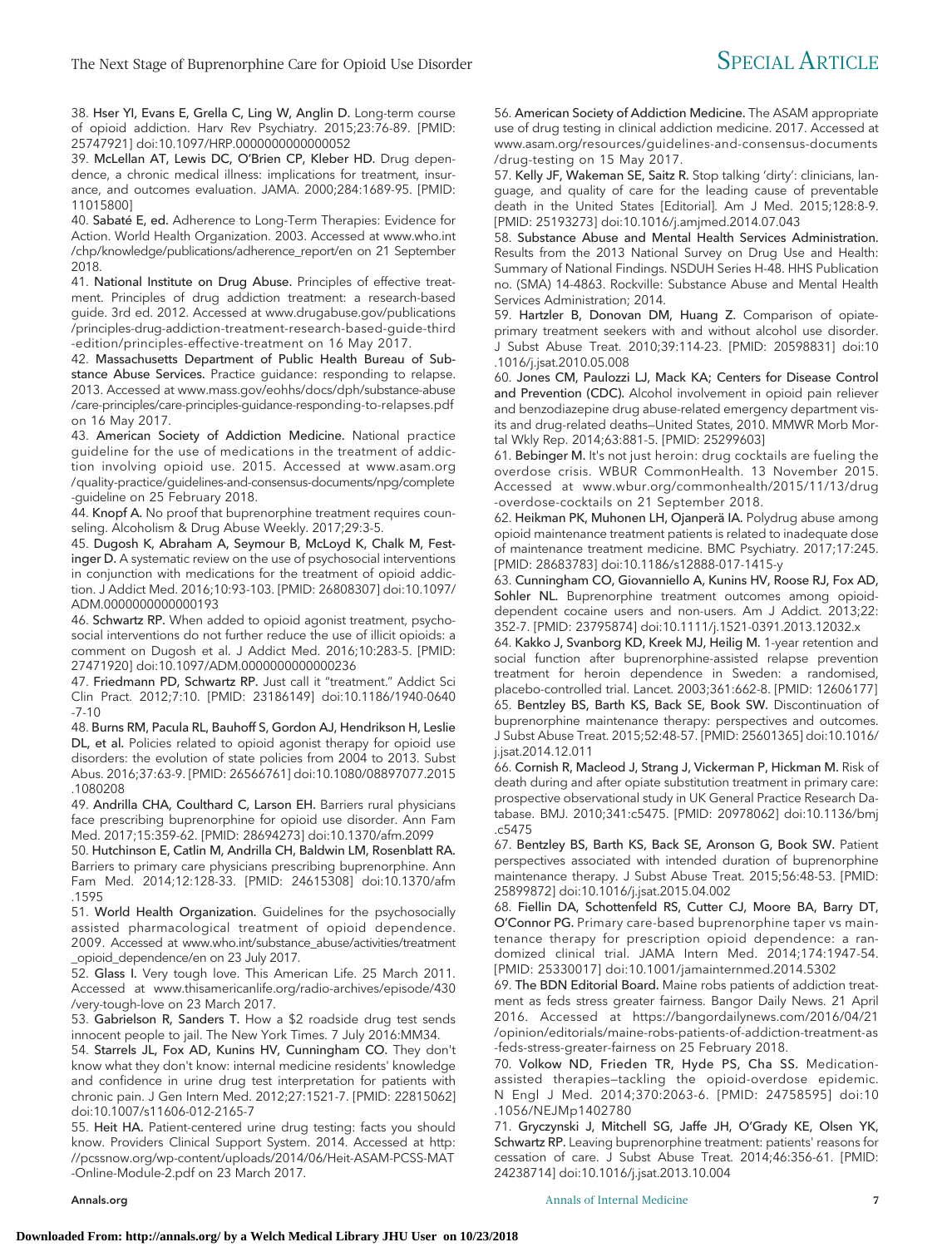72. Salsitz E. Frequently asked question. Buprenorphine: clinical management. Treatment duration. Providers Clinical Support System. 2017. Accessed at [http://pcssmat.org/mentoring/frequently](http://pcssmat.org/mentoring/frequently-asked-questions) [-asked-questions](http://pcssmat.org/mentoring/frequently-asked-questions) on 26 February 2017.

73. Jones CM. The opioid epidemic: HHS response. U.S. Department of Health and Human Services. Accessed at [www.pdmpassist](http://www.pdmpassist.org/pdf/06-B1_Jones.pdf) [.org/pdf/06-B1\\_Jones.pdf](http://www.pdmpassist.org/pdf/06-B1_Jones.pdf) on 21 September 2018.

74. Alderks CE. Trends in the use of methadone, buprenorphine, and extended-release naltrexone at substance abuse treatment facilities: 2003-2015 (update). The CBHSQ Report. 22 August 2017. Accessed at [www.samhsa.gov/data/sites/default/files/report\\_3192](http://www.samhsa.gov/data/sites/default/files/report_3192/ShortReport-3192.html) [/ShortReport-3192.html](http://www.samhsa.gov/data/sites/default/files/report_3192/ShortReport-3192.html) on 29 August 2018.

75. Schwartz RP, Gryczynski J, O'Grady KE, Sharfstein JM, Warren G, Olsen Y, et al. Opioid agonist treatments and heroin overdose deaths in Baltimore, Maryland, 1995-2009. Am J Public Health. 2013; 103:917-22. [PMID: 23488511] doi:10.2105/AJPH.2012.301049 76. Larochelle MR, Bernson D, Land T, Stopka TJ, Wang N, Xuan Z,

et al. Medication for opioid use disorder after nonfatal opioid overdose and association with mortality: a cohort study. Ann Intern Med. 2018;169:137-45. [PMID: 29913516] doi:10.7326/M17-3107

77. National Institute on Drug Abuse. Seeking drug abuse treatment: know what to ask. 2013. Accessed at [www.drugabuse](http://www.drugabuse.gov/publications/seeking-drug-abuse-treatment-know-what-to-ask/introduction) [.gov/publications/seeking-drug-abuse-treatment-know-what-to](http://www.drugabuse.gov/publications/seeking-drug-abuse-treatment-know-what-to-ask/introduction) [-ask/introduction](http://www.drugabuse.gov/publications/seeking-drug-abuse-treatment-know-what-to-ask/introduction) on 21 May 2017.